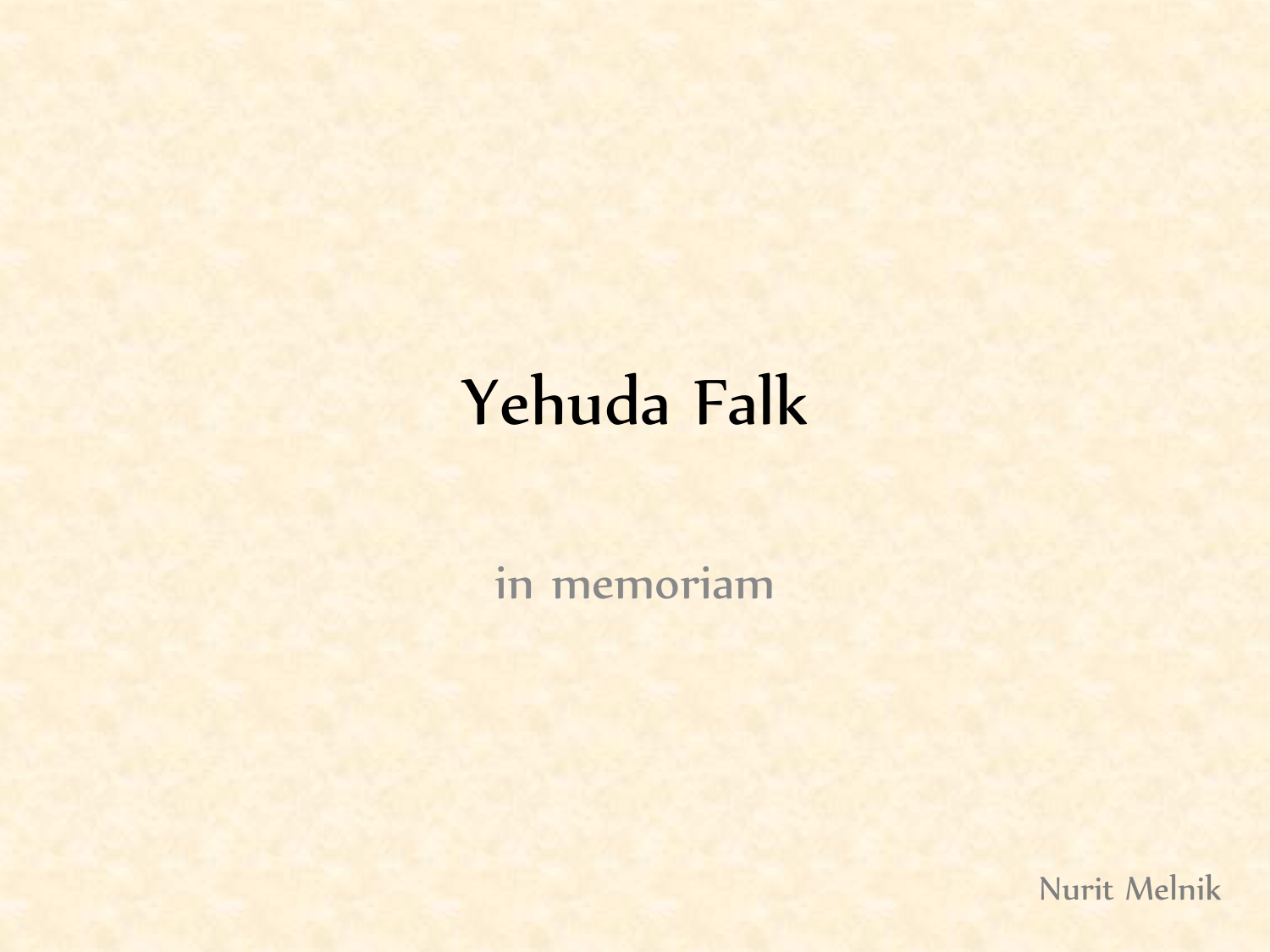#### Research Interests (Passions)

- Languages
- Typology
- Syntax
- LFG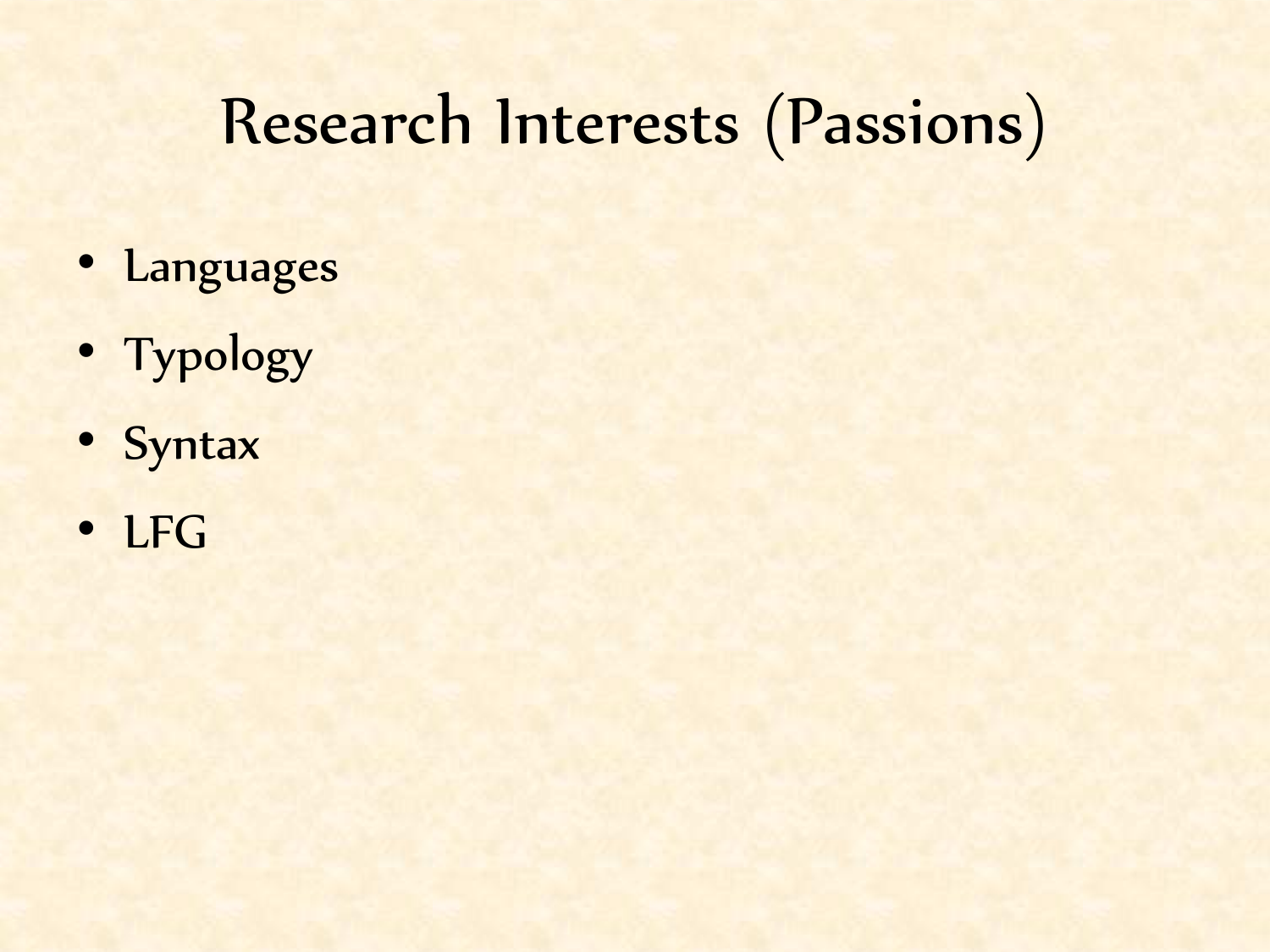#### Languages!

"Languages! Languages! Languages! English, Hebrew, Greek, Hungarian, Spanish, Norwegian, French, German, Portuguese, Russian, Arabic, Yiddish, Ladino, Tagalog, Warlpiri, Acehnese, Dyirbal, Hindi-Urdu, Japanese, Yidiny, Quechua, Icelandic, Chicheŵa, Samoan, Kinyarwanda, Choctaw-Chickasaw, Welsh, Mandarin, Marathi, Malayalam, Farsi, Inuit, Turkish, Kannada, Wambaya, Tongan, ... Over 6000 of them! And I have never met a language I didn't like." (From Yehuda's website)

#### Dr. Y. N. Falk CASE AND AGREEMENT **Nominative-Accusative Case and Agreement**

#### $(1)$ Quechua

Juan aicha- ta micu- rca. unmarked Juan meat- ACC eat- PST.3 'Juan ate meat.'

#### Latin  $(2)$

 $(3)$ 

a.

OM Case

veni- t  $Domin$ - $us$ master- NOM come-3SG 'The master comes.'



#### Swahili  $TL$  $li$ taka.  $\mathbf{a}$ 2sgSUBJ- PST- want 'You wanted.'  $1i$  $mw$ ona? 2sgSUBJ- PST- 3sgOBJ- see 'Did you see him?'  $A$  $li ku$ ona?  $\mathcal{C}$ 3sgSUBJ- PST- 2sgOBJ- see 'Did he see you?'



Ouechua was the language of the Inca Empire. Today, it consists of disparate dialects spoken by 8,000,000 people in eastern South America. It is a co-official language of Perú (where it is spoken by 27% of the population) and Bolivia (where it is spoken by 37%, more than speak Spanish), and also a significant language in Ecuador  $(7%)$ . It is spoken by small numbers of speakers in Colombia, Argentina, and Chile. It is a member of the Amerind family Andean (or Andean-Equatorial), and is most closely related to Aymará.

Latin is a member of the Italic branch of the Indo-European family. It was originally spoken in and around Rome, and spread through western and southern Europe, England, and northern Africa as the Roman Empire conquered these areas. The modern Romance languages are the descendants of Latin.



**Bonation** Leagueser



Maps <sup>®</sup> 1992 Broderbund Software, Inc

The modern Romance languages are the descendants of Edition<br>The shaded countries are the European countries with Romance languages as their official language: the he shaded countries are the European countries where it is the sole official language (Portugal, Spain, France, Italy, Romania, Moldova), and the lighter shading where it is co-official (Belgium, Luxembourg, Switzerland). Romance languages are also spoken in former colonies of these countries in Africa, the Americas, and the Pacific Ocean area.

Swahili (or Kiswahili) is a member of the Bantu family, which in turn is part of the Benue-Congo (or South Central) branch of the Niger-Congo family. The Niger-Congo family is the major part of the larger Niger-Kordofanian family. The Bantu languages are spoken in most of central and southern Africa, and the other Niger-Rondon annual naminy. The Banta hanglanges are spoken in much of West Africa.<br>
Support of the Sales of the Santa Transaction of West Africa. Swahili itself is a lingua franca in East Africa: other Niger-Congo languages are spoken in much of West Africa. Swamin heet is a might number of the official language of Kenya, an official language of Tanzania, and also spoken in Uganda, Zaïre, Rwanda, Burundi, Somalia, and Mozambique. All told, it is spoken by 47,000,000 speakers, mostly as a second language.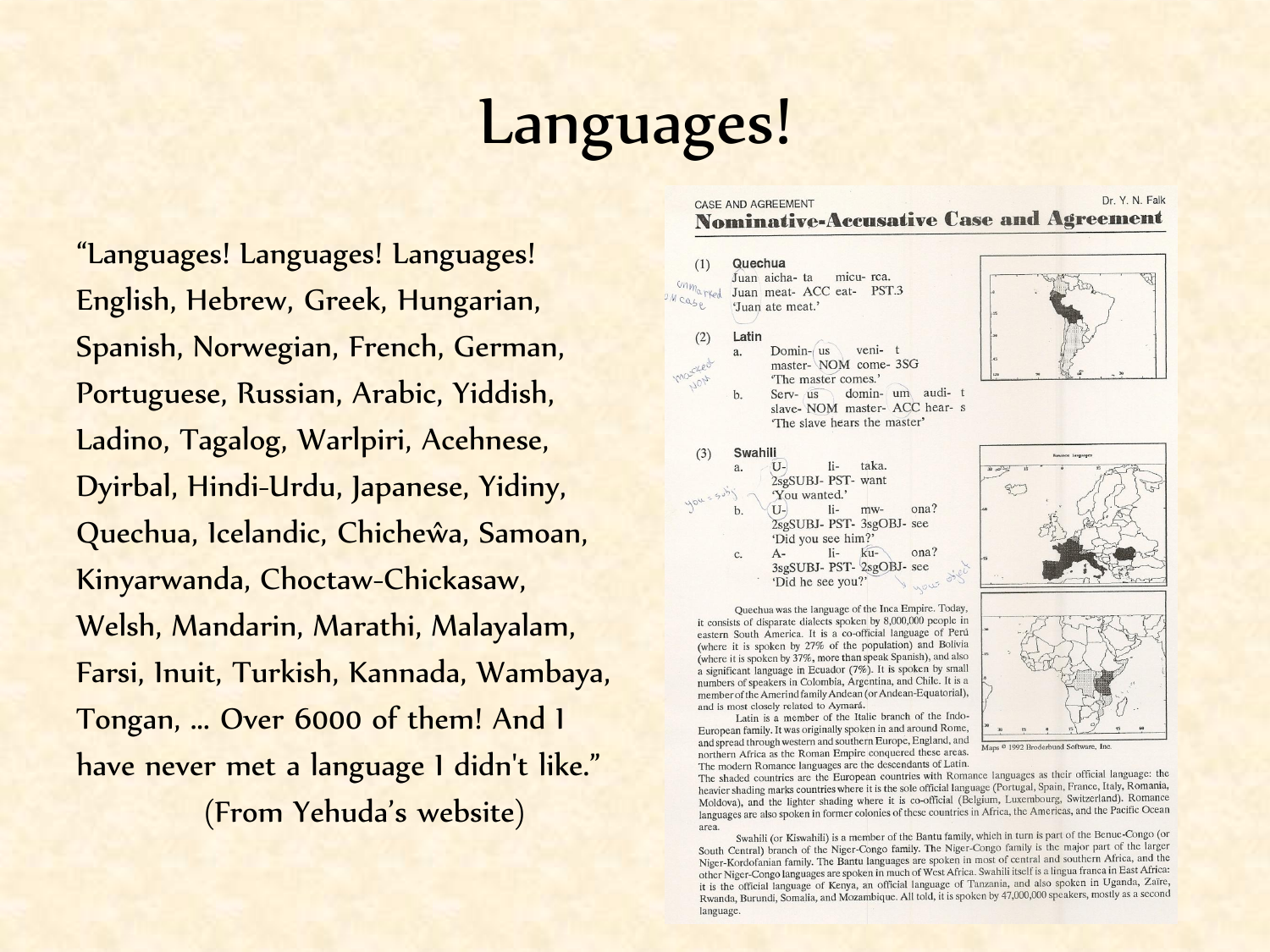# Typology!

• Syntactic Typology Course

– A couple of quotes to consider:

- Joos 1957: "...[L]anguages [can] differ from each other without limit and in unpredictable ways." [Readings in Linguistics 1 p. 96]
- Koopman & Sportiche 1991: "[W]e suppose that the null assumption concerning language variation is that it does not exist." [*Lingua* 85 p. 218]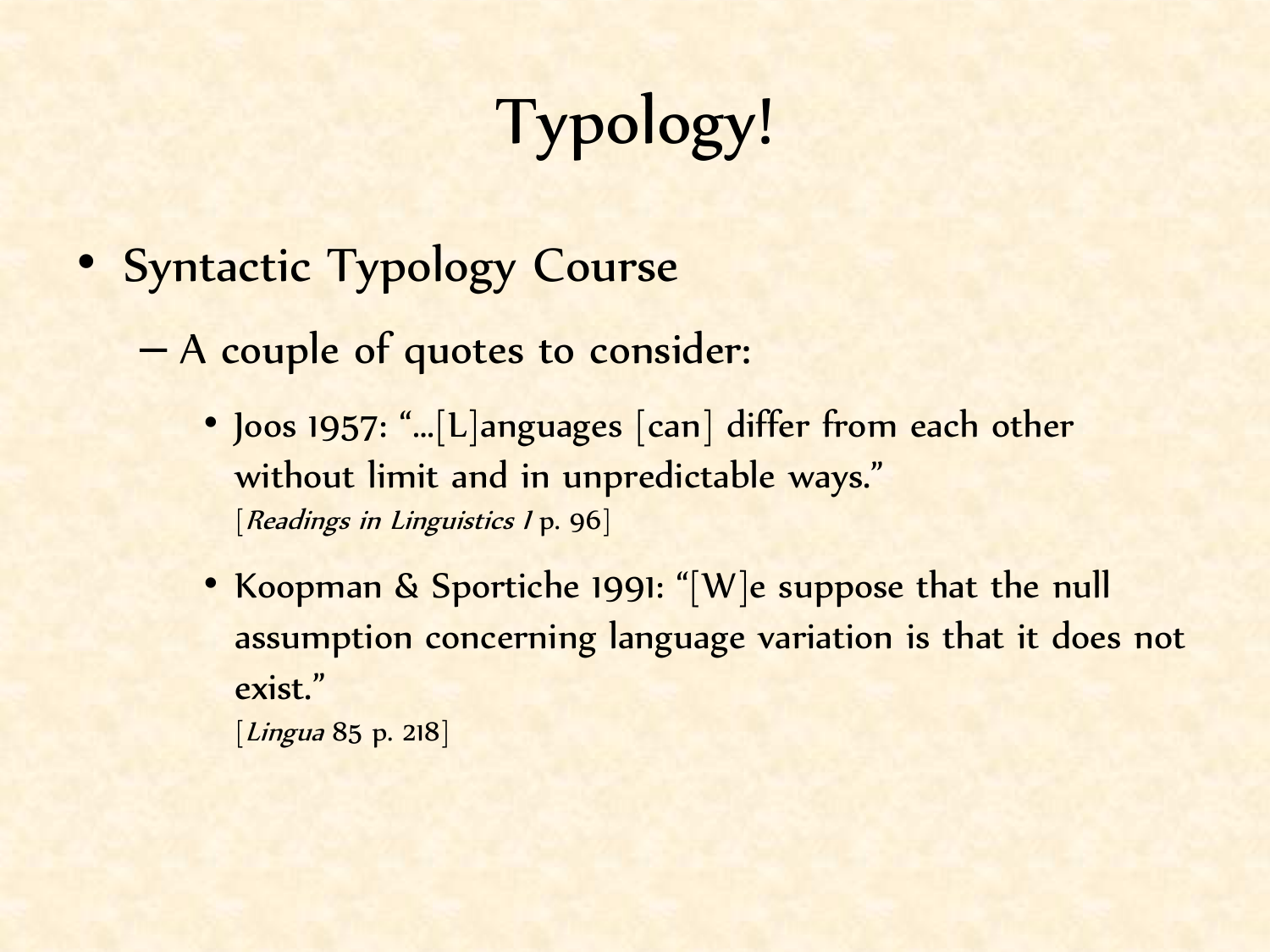## Falk on Typology

- "We take it to be self-evident that a study of this kind could not be undertaken without a sufficiently broad sample of languages.
- …We do not believe that any meaningful typological work can be accomplished by comparing, say, French and English.
- ...We believe that the correct approach to typology has to rely on relatively detailed analysis of a wide range of languages..."

(from: Subjects and Universal Grammar: An Explanatory Theory, 2006:220-221)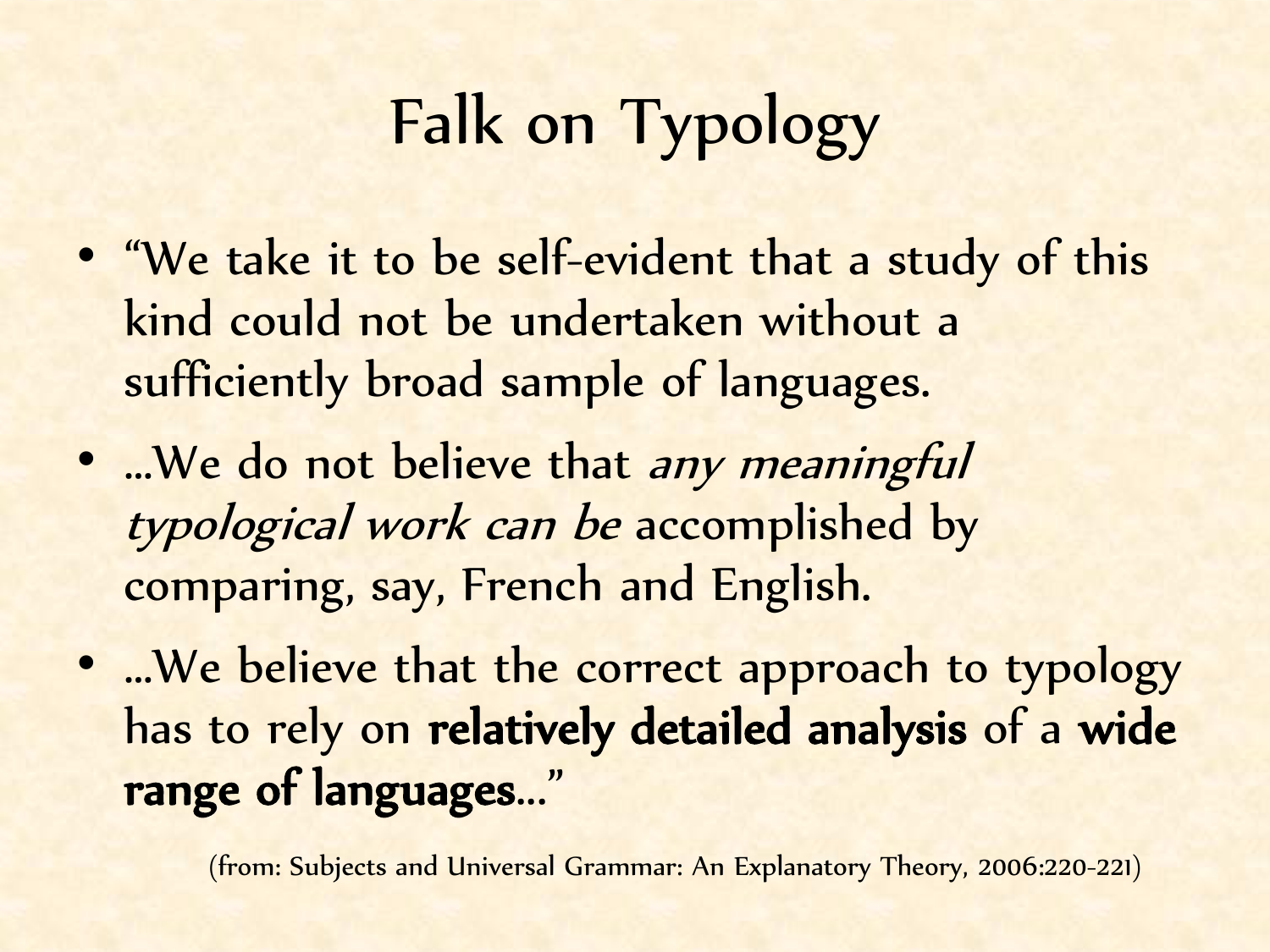### Syntax!

- Long-distance dependency constructions in a non-transformational constraint-based theoretical framework (ISF 2007-2011)
	- Multiple-gap constructions (parasitic gaps)
	- Relative clauses
	- Resumptive pronouns
	- Islands
- Auxiliaries
- Mixed categories
	- Hebrew present tense copula
	- Hebrew action nominal
- Subjecthood
	- Subjects and Universal Grammar
	- Case
	- Agreement
	- Ergativity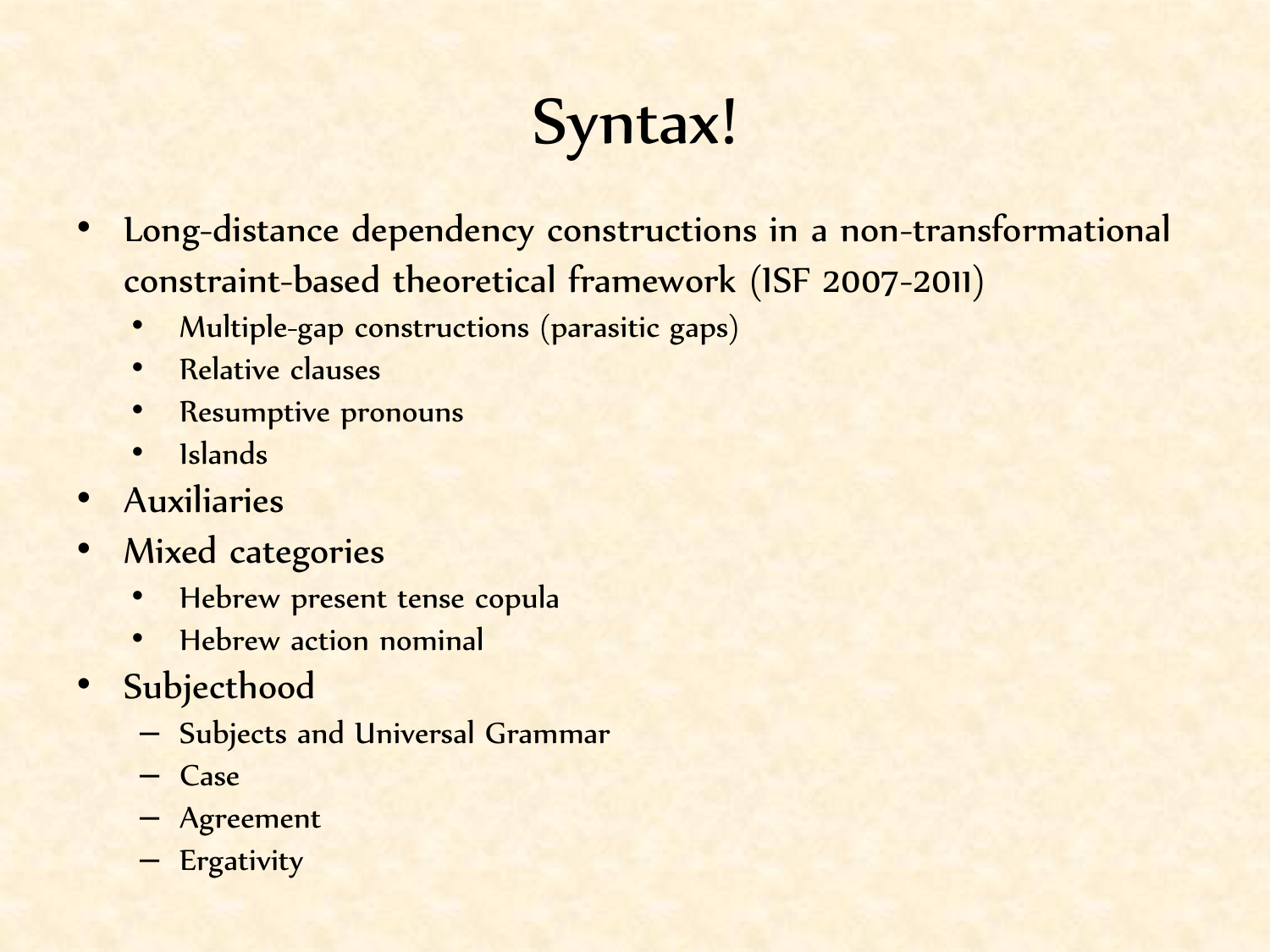#### Lexical Functional Grammar (LFG)!



**Parallel Constraint-Based Syntax** 

Yehuda N. Falk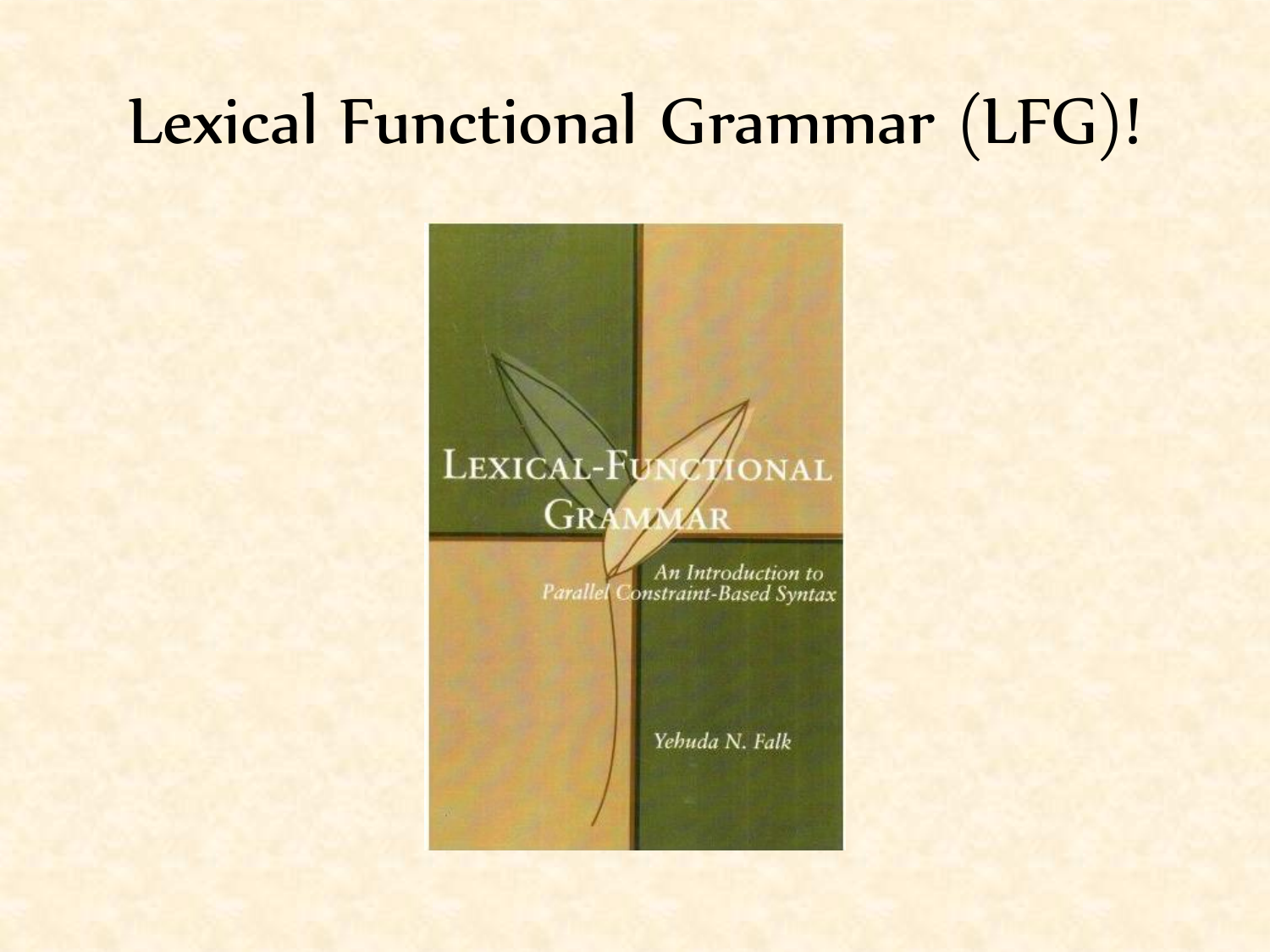#### LFG

- Lexical-Functional Grammar (LFG) is a non-transformational generative theory of syntax.
- A multidimensional architecture in which constituent structure, grammatical functions, and argument structure are distinct parallel levels of representation.

"I believe that LFG is a typologically more realistic model of language than Government/Binding theory or Minimalism, and thus more likely to represent the nature of the human language faculty." (From Yehuda's website)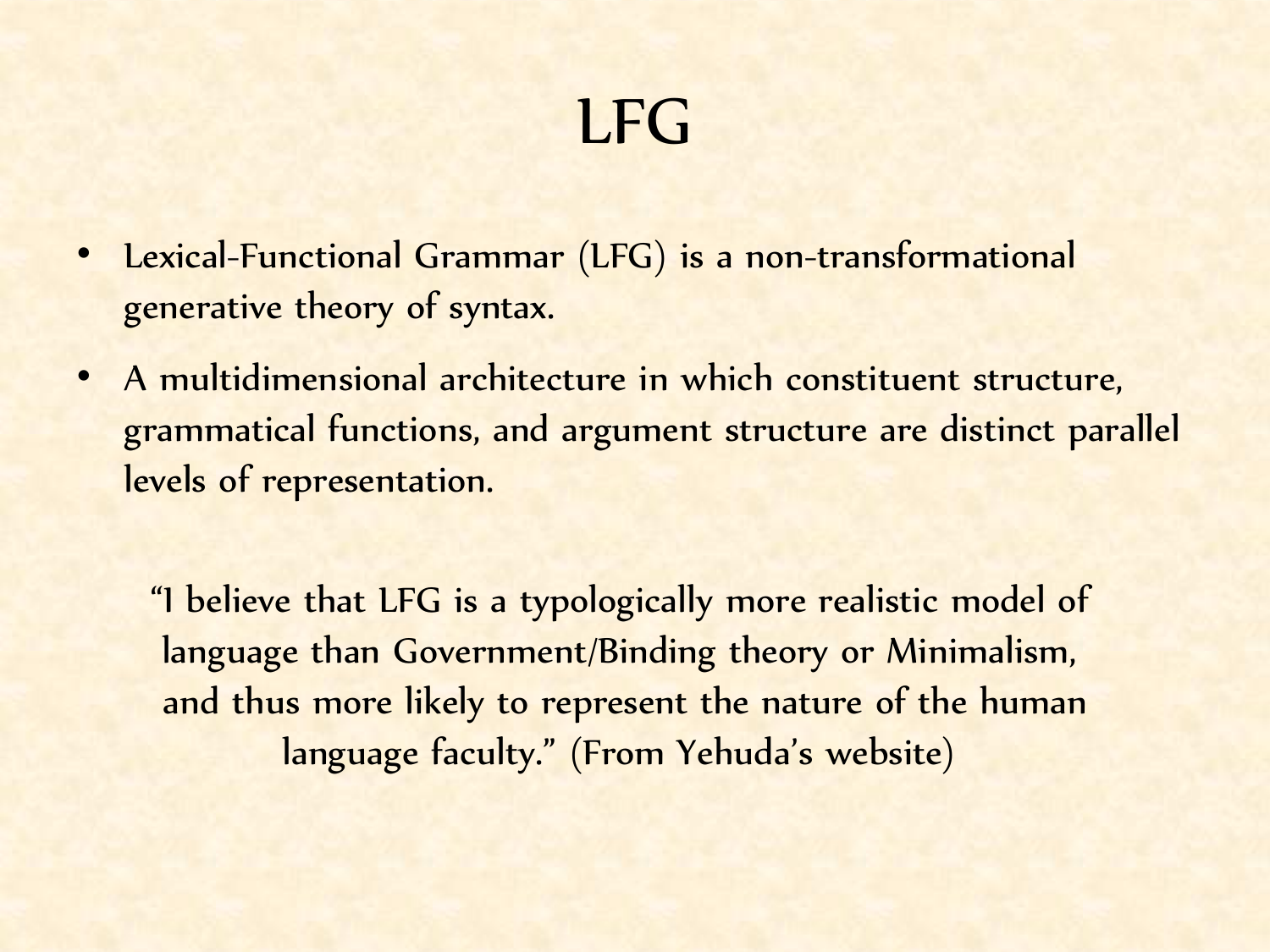#### Subjects and Universal Grammar

Cambridge Studies in Linguistics 113

# **subjects and<br>Universal**<br>Grammar

An Explanatory Theory

Cupper photosic Afraisis and

CAMBRIDGE

Yehuda N. Falk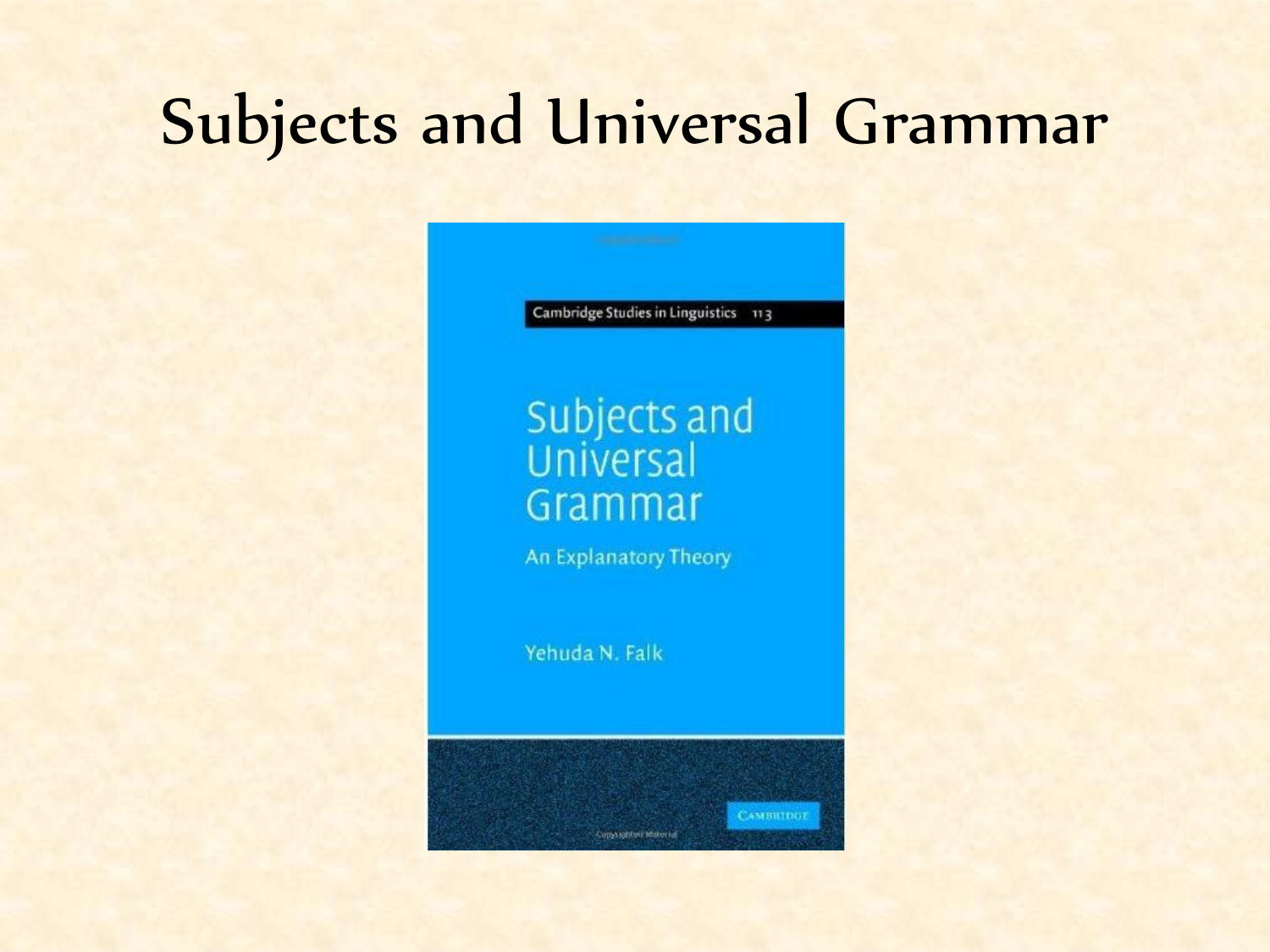### Subjects and Universal Grammar

- "Formal accounts tend to be characterized by a disregard for functional factors and often by inadequate cross-linguistic coverage.
- Functionalist and typological accounts are typically based on superficial surveys of languages and disregard the nature of the formal devices involved in syntax.
- A theory of subjects must be formally grounded, functionally aware, and achieve sufficiently broad typological coverage, including all of the types of languages which are potentially problematic."

(Subjects and Universal Grammar: An Explanatory Theory, 2006:2)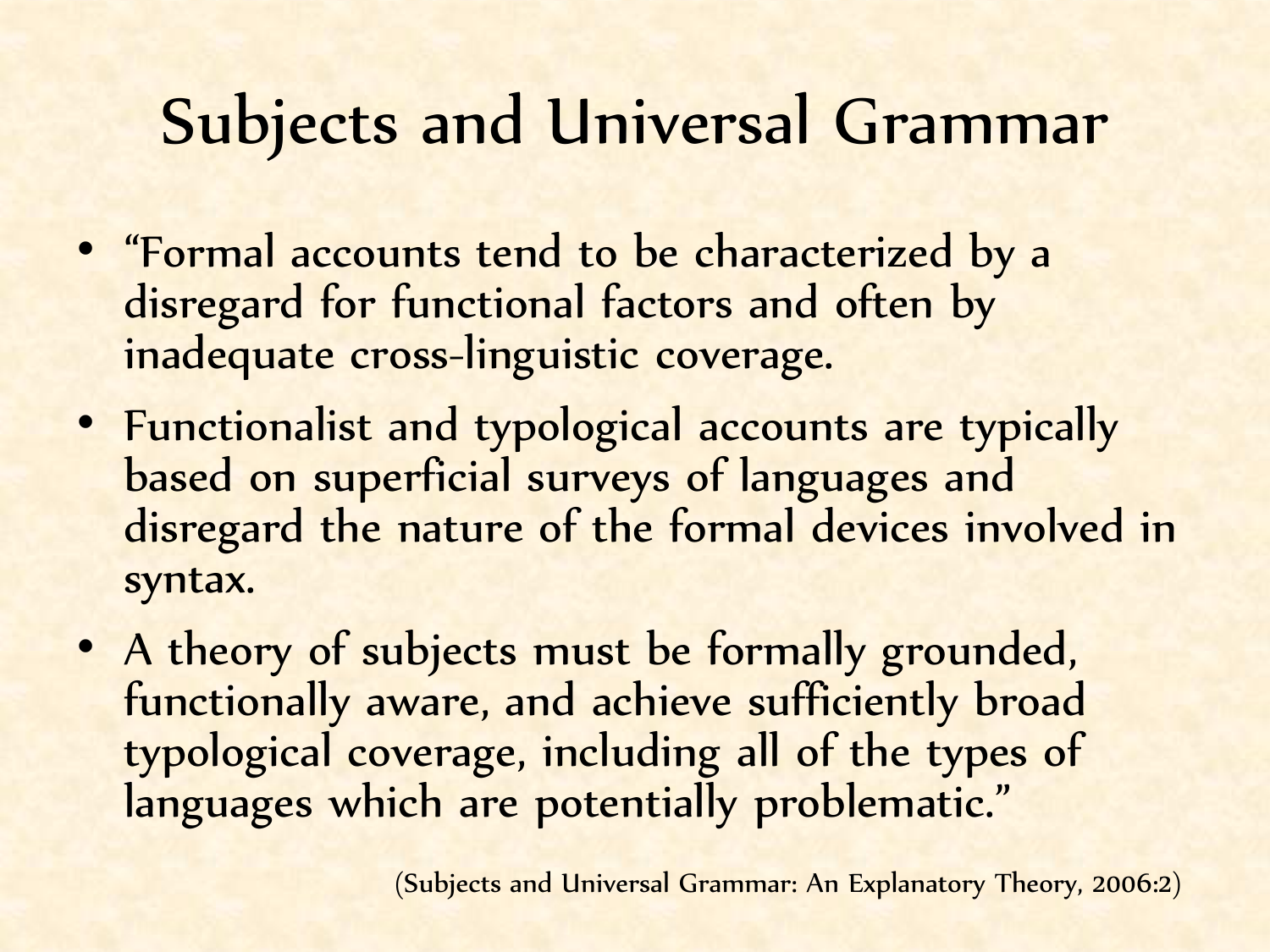#### West Greenlandic Inuit: A mixed subject language

- S and P are marked with ERG, A marked with ABS
- The antecedent of a possessive reflexive can be S or A but not P.
- In control constructions, the controllee is S or A, not P.
- In relative clauses S and P are accessible to extraction, A is not.
- S and P obligatorily take wide scope over sentential operators such as negation, while the A need not.



A P

S

S

s<sup>1</sup>

S

A P

 $\overline{P}$ 

 $\overline{P}$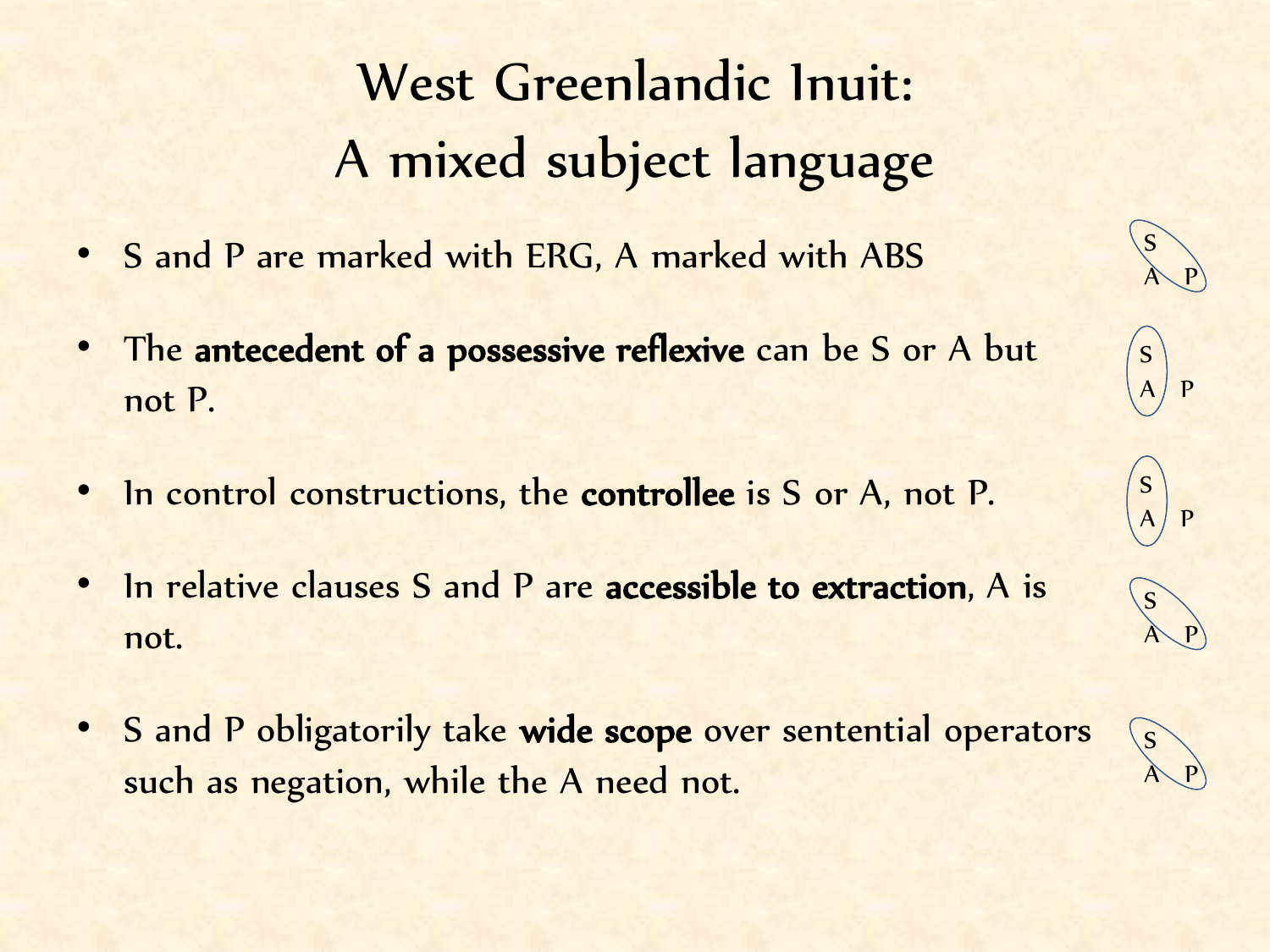#### Tagalog: A Philippine-type Language

#### Tagalog (Shachter 1987)

a. Mag-aalis tindero ang bigas ng ACT- CNTMP.take.out NOM storekeeper ACC rice sako para sa babae. sa DAT sack for DAT woman 'The storekeeper will take some rice out of a/the sack for a/the woman.' b. Aalis- $\ln$   $\ln$ tindero ang bigas CNTMP.take.out-DO ERG storekeeper NOM rice sako para sa babae. sa DAT sack for DAT woman 'A/The storekeeper will take the rice out of a/the sack for a/the woman.' Aalisan ng tindero ng bigas  $c_{\cdot}$ CNTMP.take.out- IO ERG storekeeper ACC rice ang sako para sa babae. NOM sack for DAT woman 'A/The storekeeper will take some rice out of the sack for a/the woman.' d. Ipag- aalis tindero ng ng bigas BEN- CNTMP.take.out ERG storekepper ACC rice sako ang babae. sa DAT sack NOM woman 'A/The storekeeper will take some rice out of a/the sack for the woman.'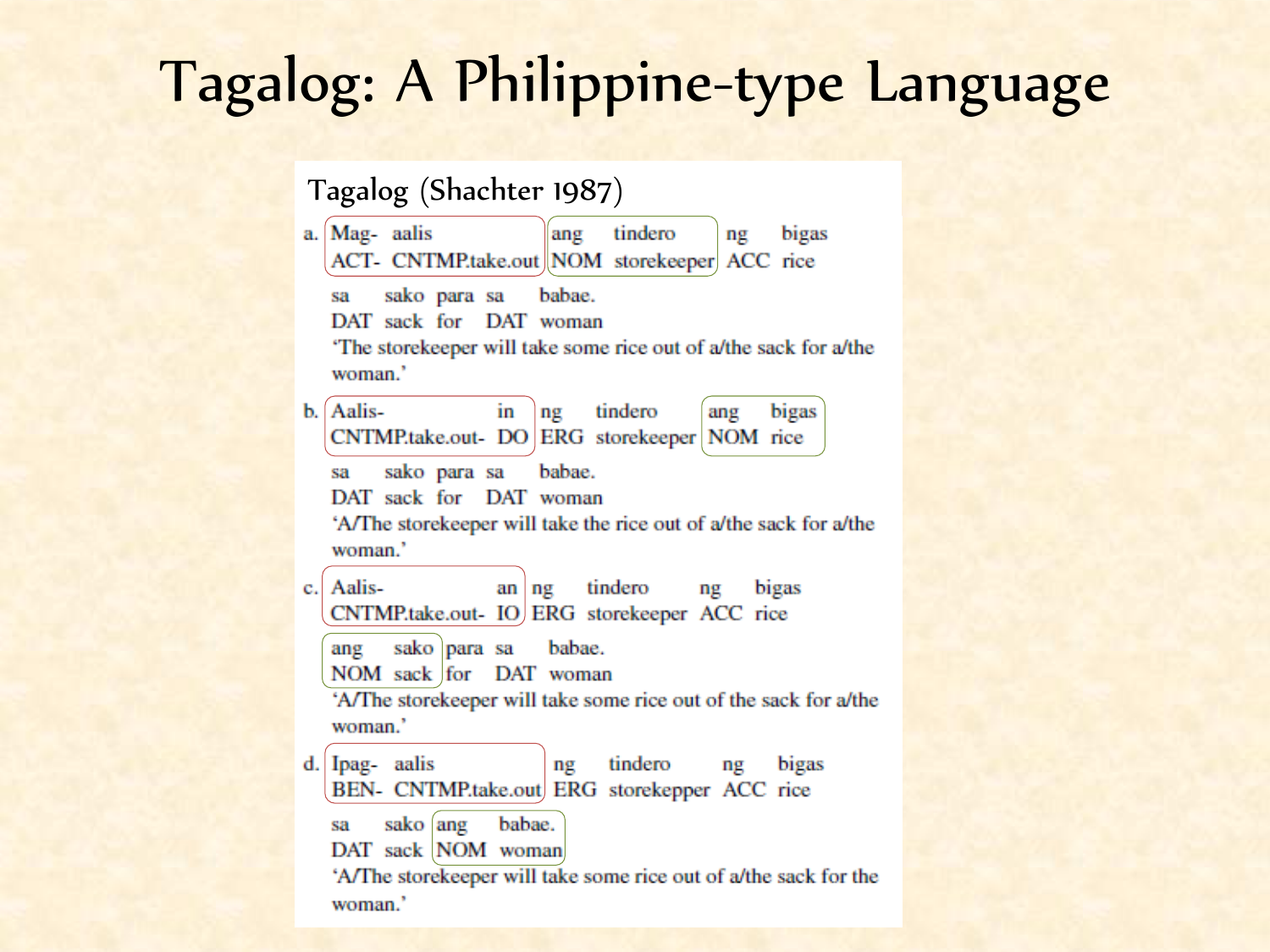### Two Types of Subject Properties

#### • Type 1 subject properties

 $(S/A)$ 

- Agent argument in the active voice
- Most likely covert/empty argument
- The addressee of an imperative
- Anaphoric prominence
- Switch-reference systems
- Controlled argument (PRO) (in some languages)
- Discourse topic
- Type 2 subject properties
	- Shared argument in coordinated clauses
	- Controlled argument (PRO) (in some languages)
	- **Raising**
	- Extraction properties
	- Obligatory element
	- "External" structural position
	- Definiteness or wide scope

(S/P in syntactically ergative languages; nominative in Philippine-type languages)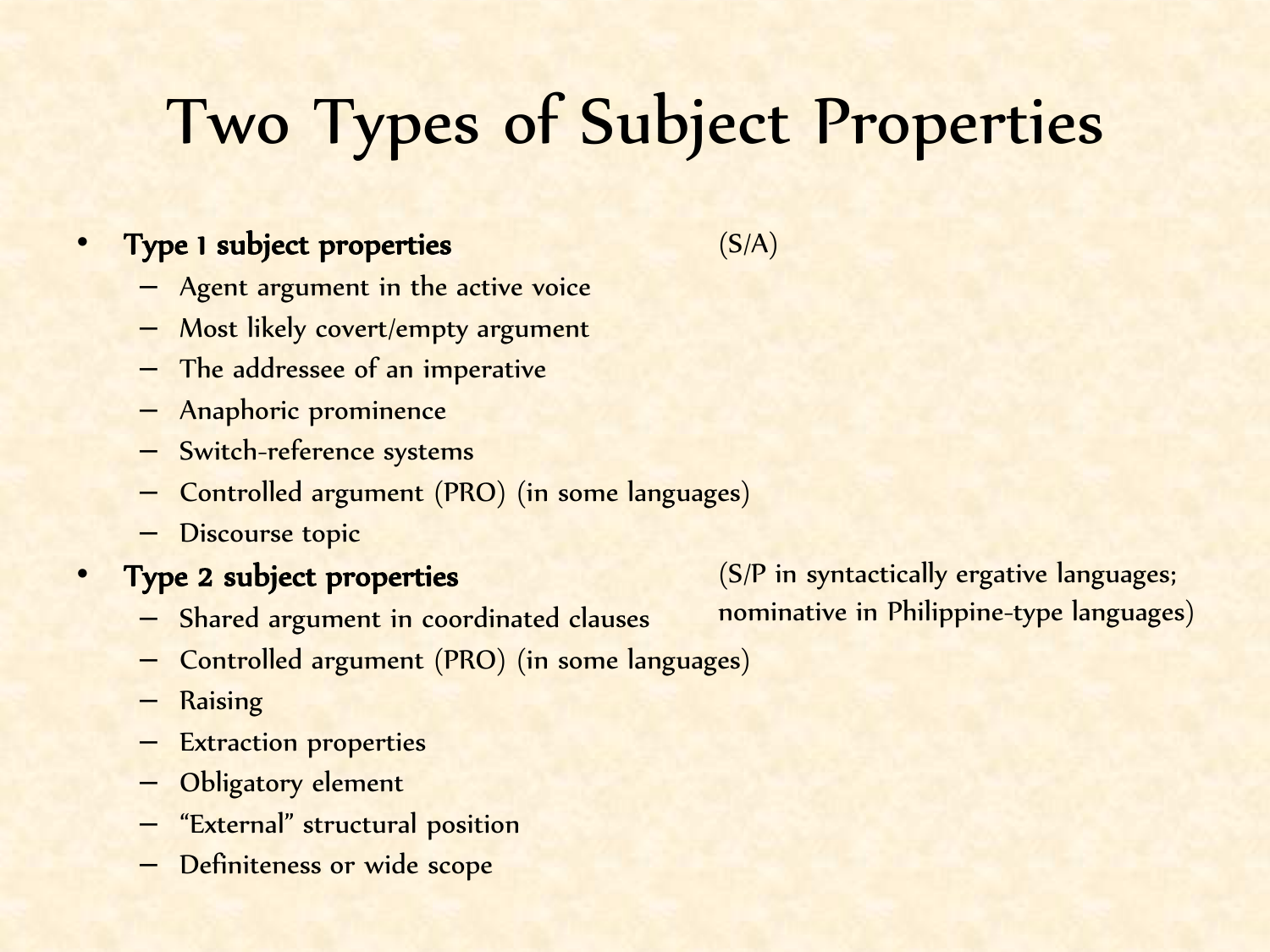### Subjects and Universal Grammar

- Two distinct functions:
	- The most prominent argument of the verb (GF); associated with Type 1 properties
	- The element with the function of connecting its clause to other clauses in the sentence (PIV, or PIVOT); associated with Type 2 properties
- In familiar uniform-subject languages the two functions are associated with the same element – the subject.
- In mixed-subject languages these functions are dissociated, resulting in the predictable split of properties that these languages display.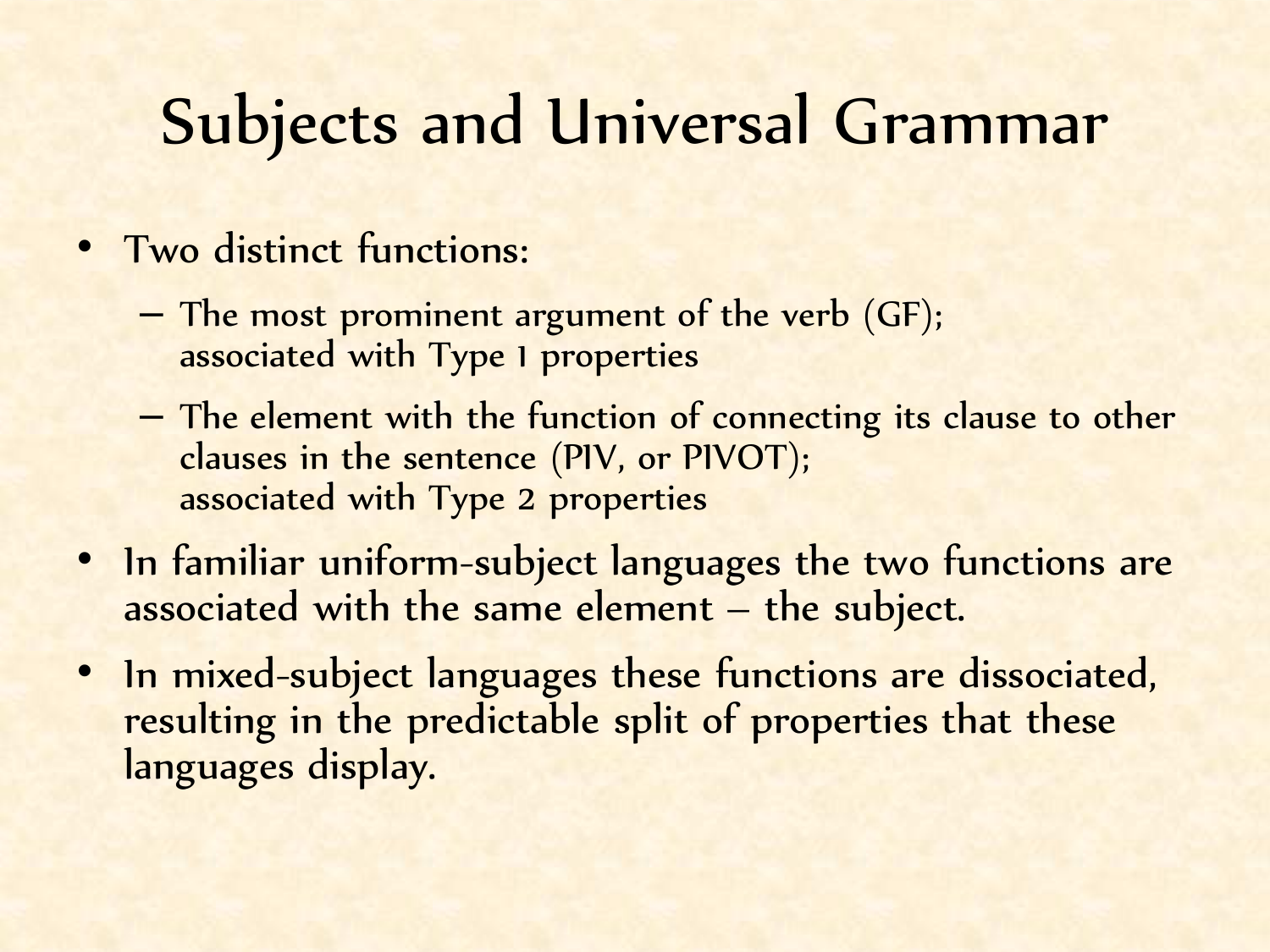#### Mixed Subject vs. Uniform-Subject

 $(10)$ Inuit

> a. Anut- ip arnaq taku- vaa. man- ERG woman see-**IND.3SG.3SG** 'The man saw the woman.'



 $(11)$ **English** 

a. The man saw the woman.

 $GF$ ["man"] "woman" OBJ **TENSE** PAST 'see  $((\uparrow$  GF)( $\uparrow$  OBJ) PRED PIV<sup></sup>

(Subjects and Universal Grammar: An Explanatory Theory, 2006:80)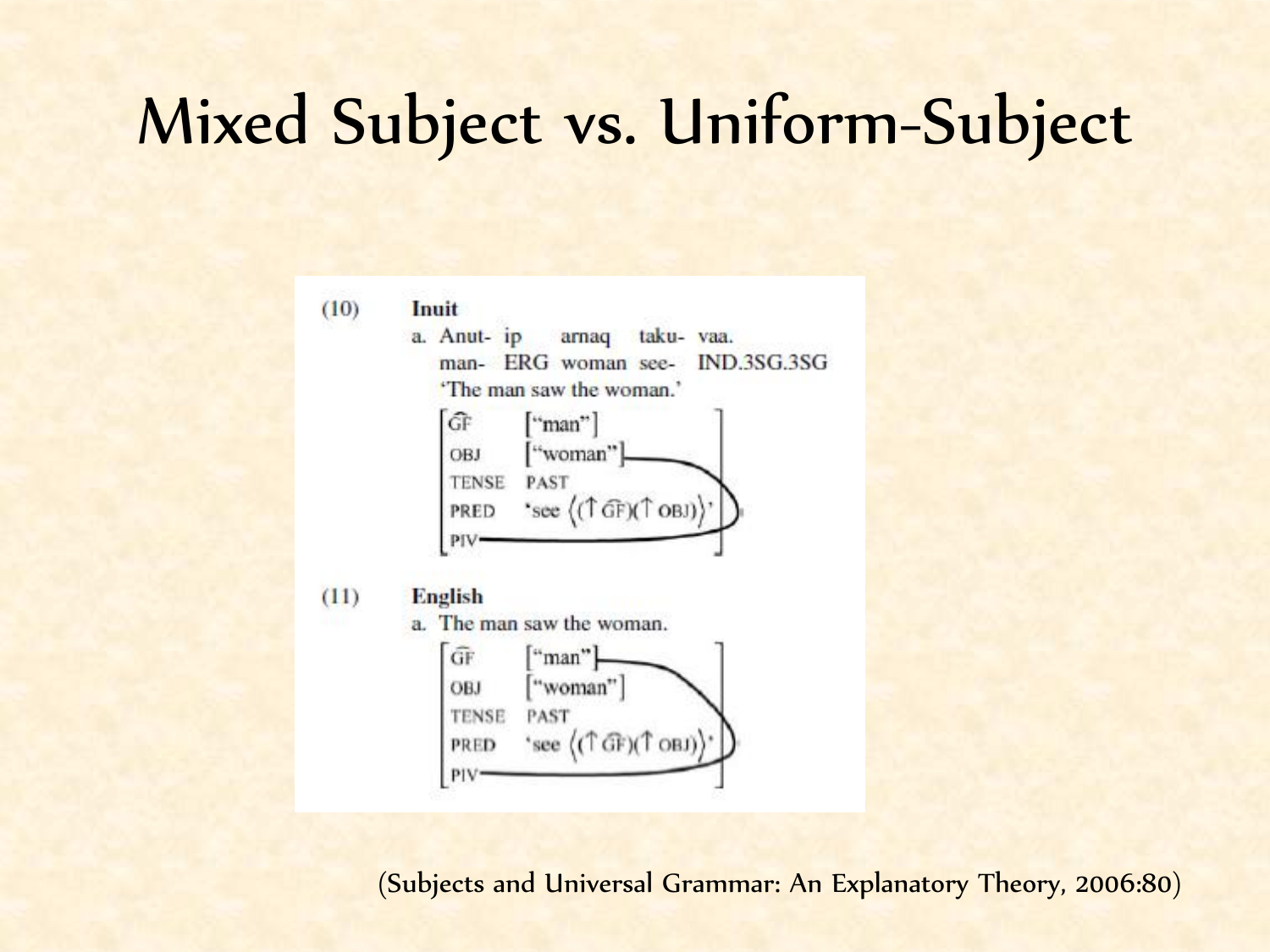#### Philippine-type Languages

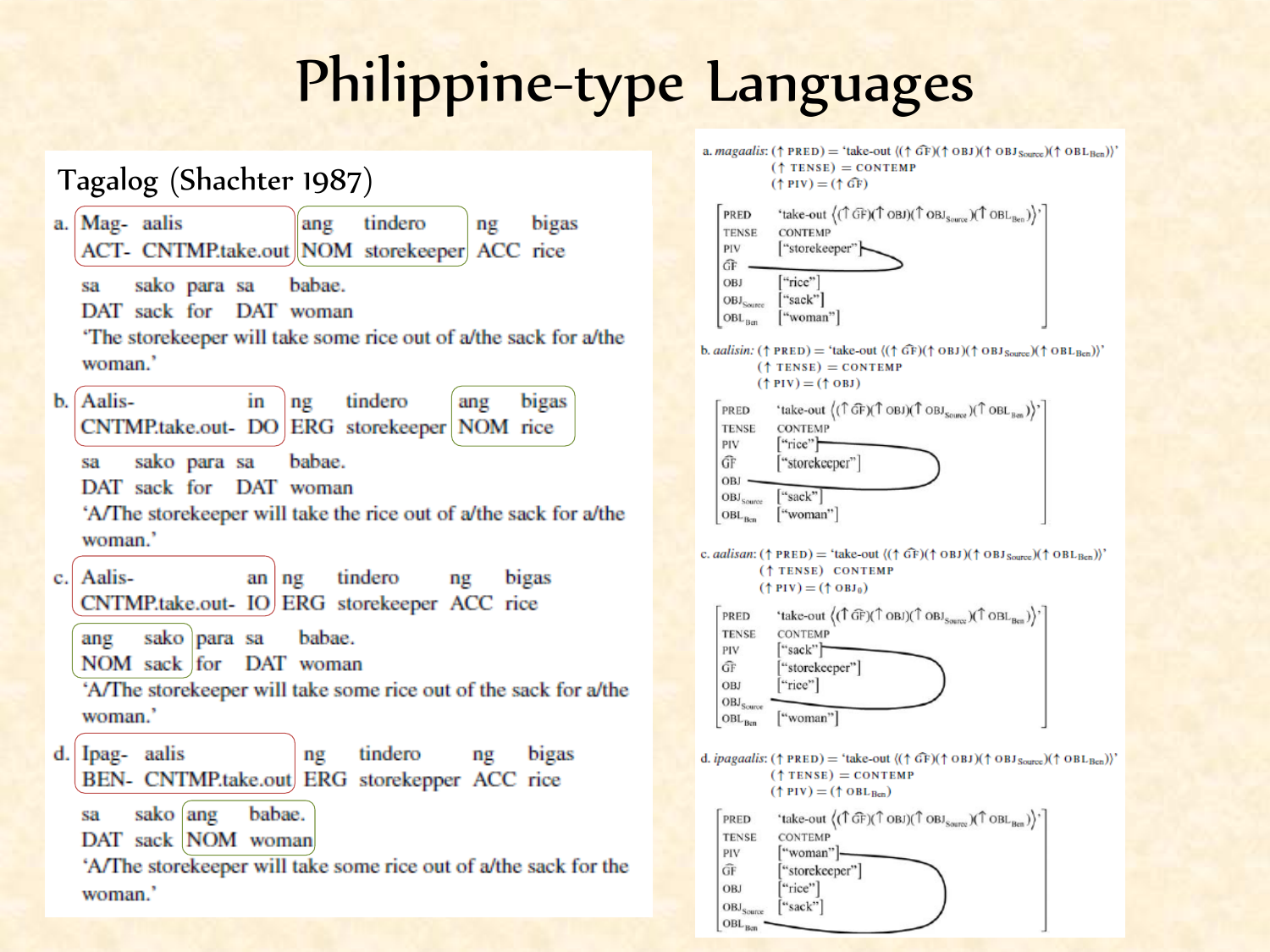#### Philippine-type Languages (detail)

Aalis $an$  ng tindero bigas c. ng CNTMP.take.out- IO ERG storekeeper ACC rice

sako para sa babae. ang

NOM sack for DAT woman

'A/The storekeeper will take some rice out of the sack for a/the woman.'

c. *aalisan*: ( $\uparrow$  PRED) = 'take-out  $\langle (\uparrow \hat{GF})(\uparrow$  OBJ $)(\uparrow$  OBJ<sub>Source</sub>) $(\uparrow$  OBL<sub>Ben</sub>)'  $($ <sup> $\uparrow$ </sup> TENSE) CONTEMP  $(\uparrow$  PIV) =  $(\uparrow$  OBJ<sub>0</sub>)



(Subjects and Universal Grammar: An Explanatory Theory, 2006:81-82)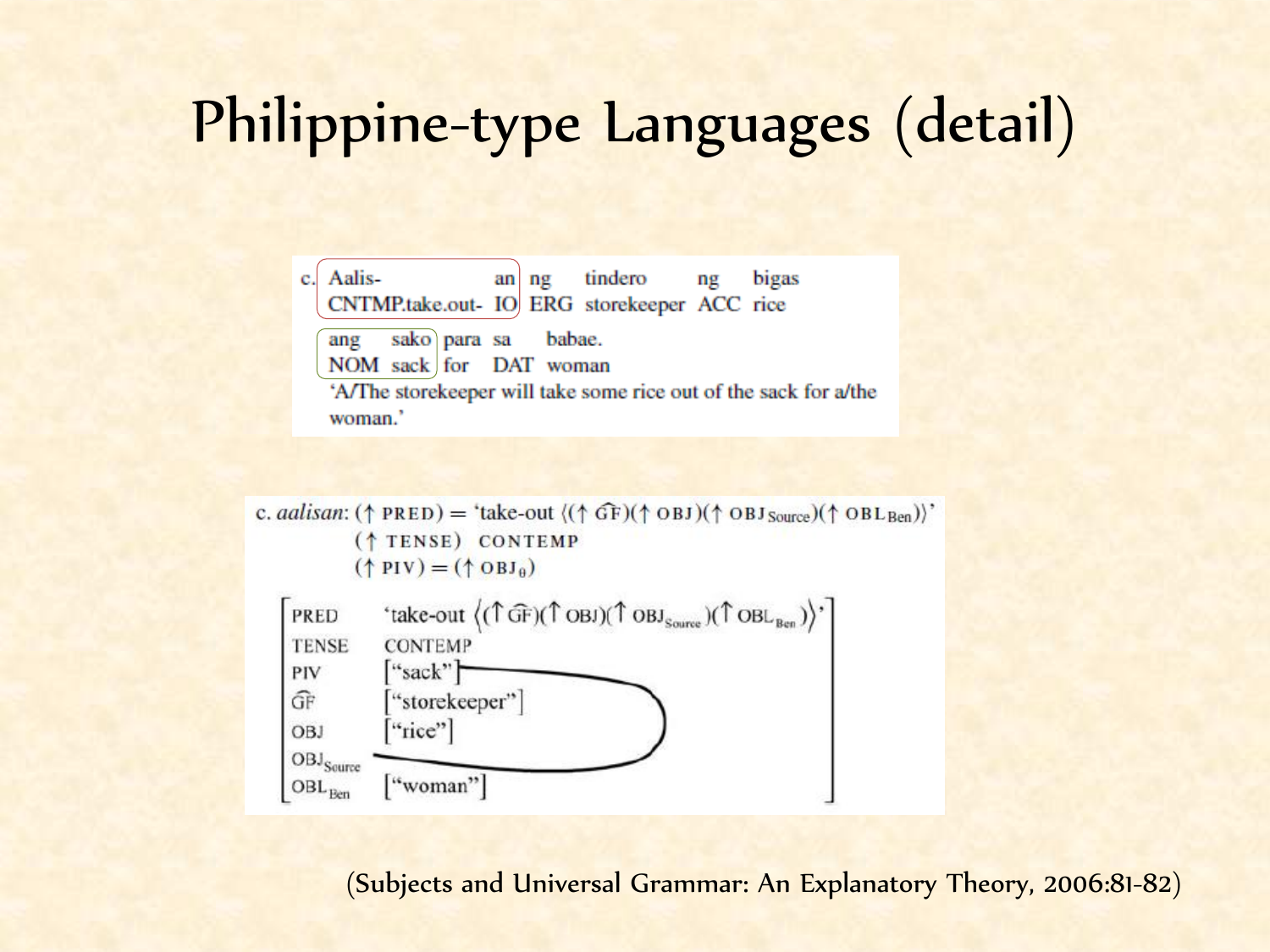#### Subjects and Universal Grammar: Conclusion

- "The theory proposed here is based on a formal theory embodying a multidimensional architecture in which constituent structure, grammatical functions, and argument structure are distinct parallel levels of representation.
- This kind of theoretical architecture has allowed us to seriously consider questions of function within a formal syntactic system, rather than dealing only with formal structure or only with function.
- We have taken the functionality of elements within the formal syntactic system to be the crucial element in understanding the behavior of gf and piv."

(Subjects and Universal Grammar: An Explanatory Theory, 2006:197)